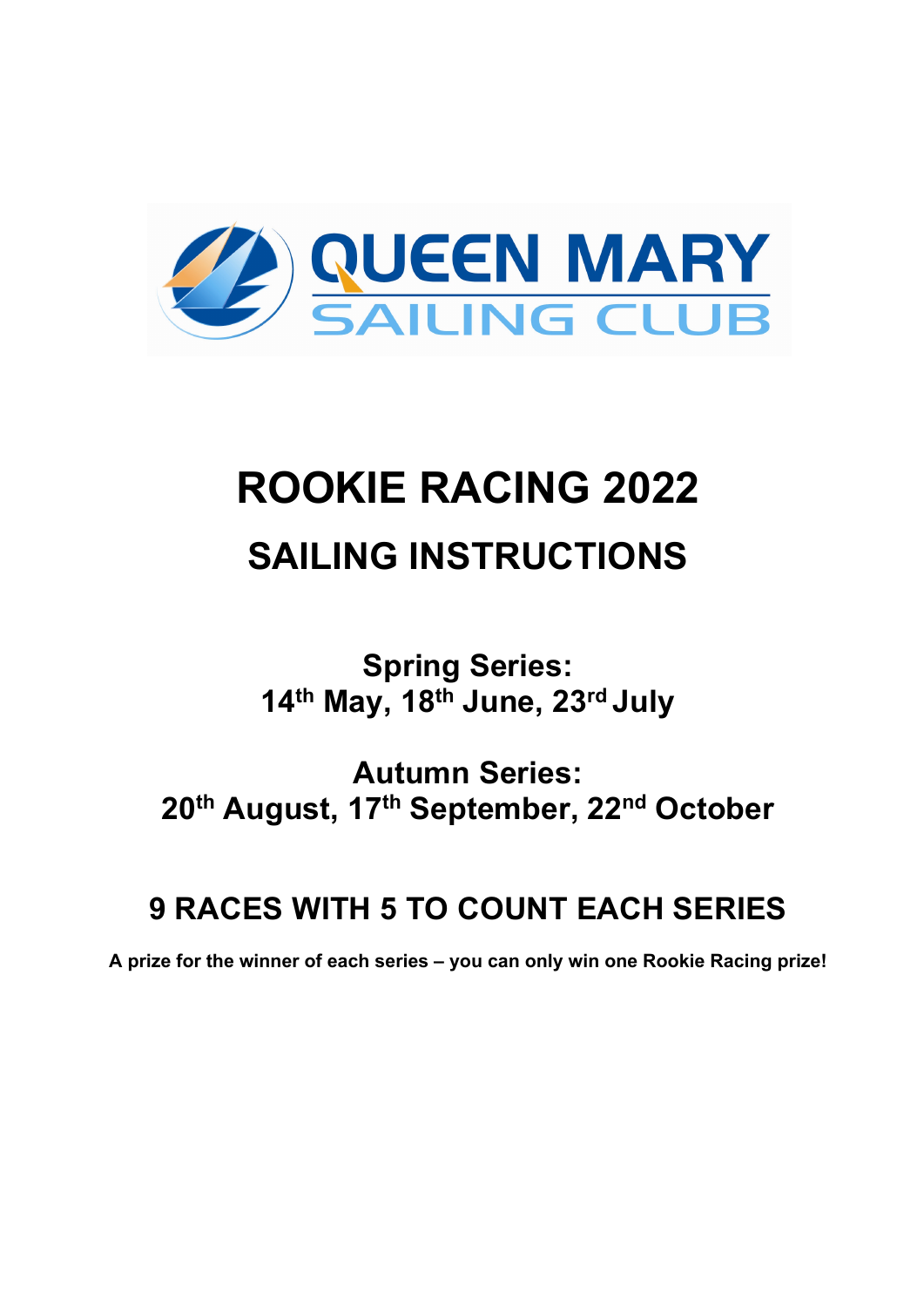# **QUEEN MARY SAILING CLUB ROOKIE RACING SERIES - SAILING INSTRUCTIONS**

**Welcome to the QMSC Rookie Racing.** This series is intended for those new to sailing or new to racing who want to gain experience of how club racing is run but in an easy and friendly (small fleet) environment. The format is similar to our Wednesday Evening club racing.

**When will the series run?** On one Saturday afternoon each month with a first start at 2:30pm and planned finish at 4:30pm. There will be a briefing outside the front of the club house at 1:30pm where all questions will be answered. We will run three short races one after the other.

**Do I need to sign on to join in?** Online booking will be open from the preceding Sunday and to be sure of a place do sign on https://www.gueenmary.org.uk/racing/club-racing/ and if you are a select member also book a boat https://www.queenmary.org.uk/club/select-bookings/. Any spare places will be allocated at the briefing so it is worth turning up then to ask. You can enter any day you are free, you don't have to be able to do the whole series in order to join in when you can.

**How do I start each race?** You start by crossing the start / finish line between an orange flag on the committee boat and a small red buoy to port. Pass from behind (downwind of) the start line and tack upwind towards the first mark. The start / finish line is shown on the course diagram.

**When do I start each race?** Everyone starts together. There is a countdown to the start.

3 minutes to the start, the H flag is displayed with one sound signal

2 minutes to the start, the P flag is also displayed with one sound

1 minute to the start, the P flag is removed with one long sound signal

At the start, the H flag is removed with one sound signal. Time to start!

**What happens if I start too early?** You have to come back and start properly. If this happens there will be an additional sound signal and flag X will be flown to show someone was over the line at the start signal. If you think it was you, turn back carefully, avoiding any boats and restart from the downwind side of the line.

**What happens if everyone starts too early?** You all come back and start properly. If this happens there will be an additional two sound signals and the  $1<sup>st</sup>$  Substitute flag will be flown. A safety boat will usually drive across to all boats and tell them. When the race team are ready to restart the race, they will remove 1<sup>st</sup> Substitute with one sound signal and then one minute later the class flag will be flown.

#### **What happens if I am late to the start line?**

We will keep the start line open for 15 minutes for the first race and 5 minutes for any additional race so you will be able to take part but won't get such a good result. Be on time, a racing skill!

#### **What happens if the Race Officer needs to postpone the start?**

We always aim to start the first race at the published time but if this is not possible eg because the wind has shifted or a mark has moved, flag AP will be flown with two sound signals. When the race team are ready, they will remove AP with one sound signal and then one minute later the class flag will be flown.





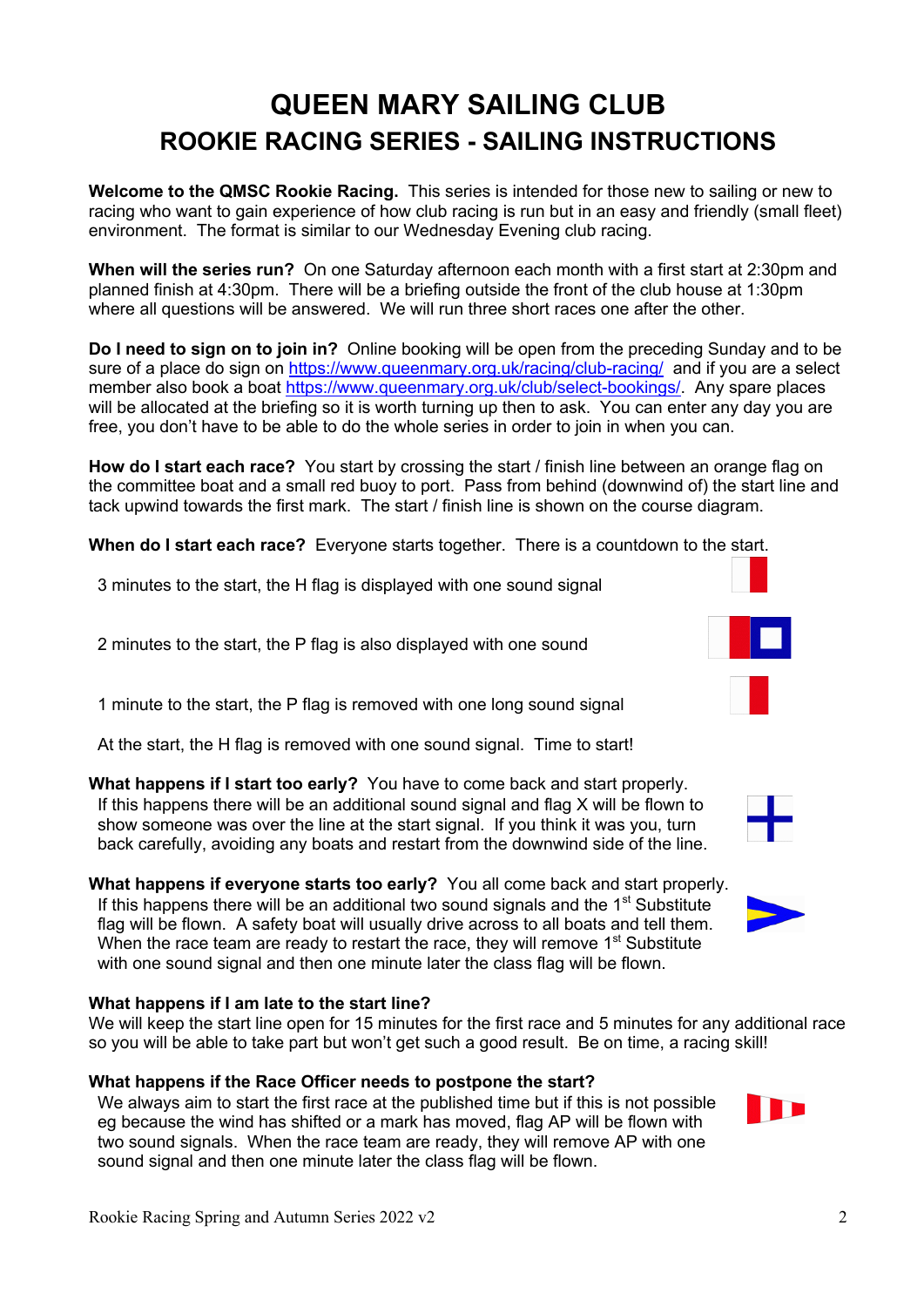#### **What course do I sail and when do I finish?**

The course is a triangle, see Appendix 1. You keep sailing round the triangle, passing through the start / finish line each lap until a blue flag is flown on the committee boat. Once the blue flag is flying you finish the next time you pass through the start / finish line. Each race will be about 20 to 25 minutes. Marks may have coloured flags as on the course diagram or be round orange inflatables.

#### **What if racing has to be abandoned because of too much or too little wind?**

Flag N will be flown from the race committee boat with three sounds signals. All boats should return ashore and check that racing has ended for the day.



#### **Where will I be able to see my results?**

The results will be posted to the club website by the end of each weekend. Do check back here to see how you did – and most importantly if you improved during the series. A prize will be awarded for the winner of each series and no-one can win more than one Rookie Racing series prize.

#### **What Racing Rules do I need to know?**

The racing rules are there to prevent collisions and to assist with orderly mark roundings. The most important are as follows:

A boat on port tack (wind blowing onto the left side of the boat) gives way to a boat on starboard tack. The safest way to do this is to push the tiller away to slow down and head up into the wind. You may end up tacking alongside them. This is better than crossing their path since if you misjudge it there could be a collision.

The boat on starboard tack should carry on unless it becomes obvious the boat on port tack is not going to be able to keep clear in which case the boat on starboard tack should take avoiding action. A polite hail of **Starboard** well in advance can help all.

When two boats are overlapped on the same tack then the boat upwind (closer to where the wind is coming from) should keep clear of the boat to leeward. Do this by slowing down and dropping behind or tacking away from the leeward boat.

If approaching a mark with other boats, the boats on the outside must give room to the boats on the inside to round the mark without touching it.

In summary, keep a good lookout and if in doubt slow down and avoid a collision!